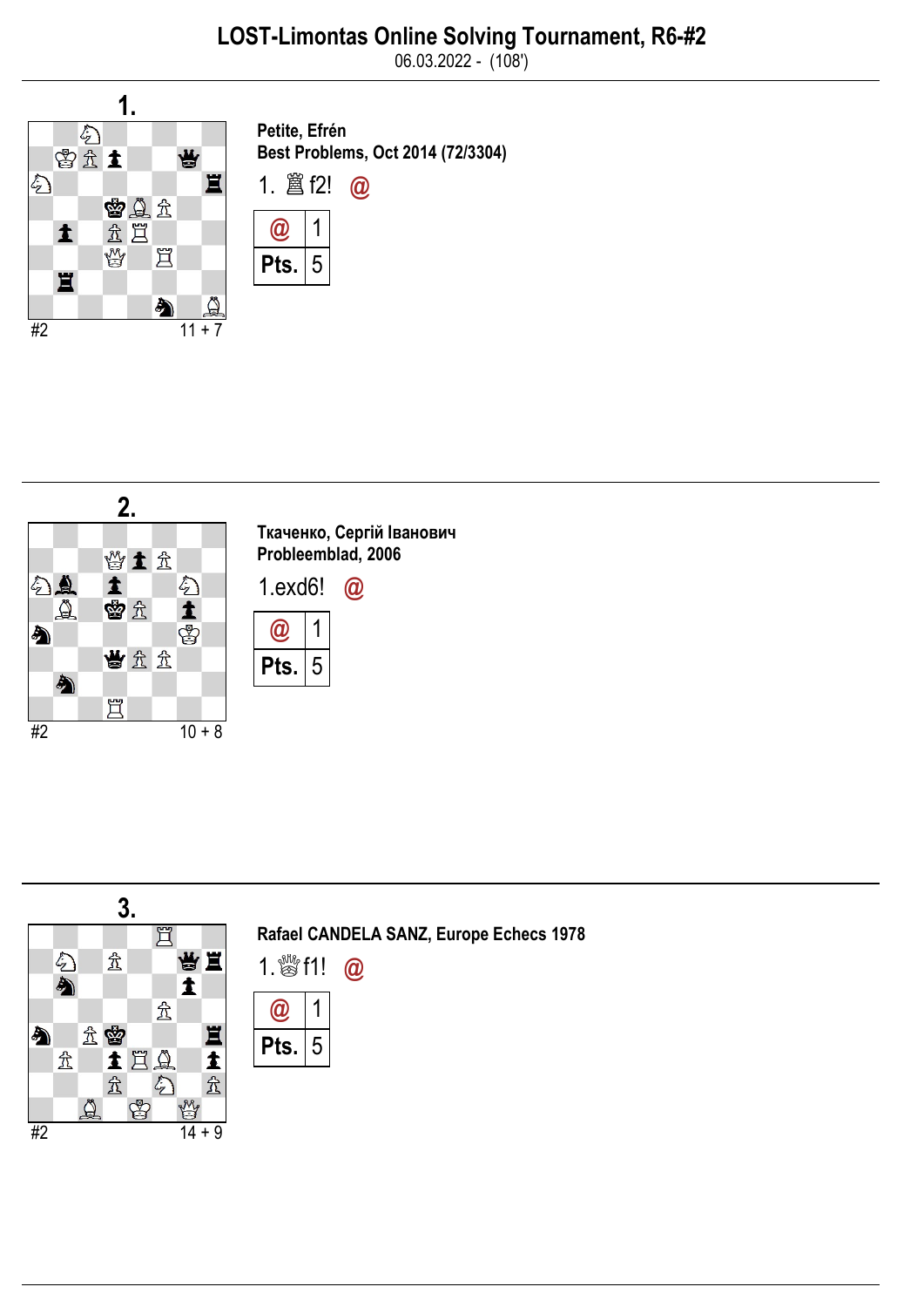

Fasano, Alessandro Garofalo, Antonio J. Zaldo MT 5th HM Problemas, 2019 (670)





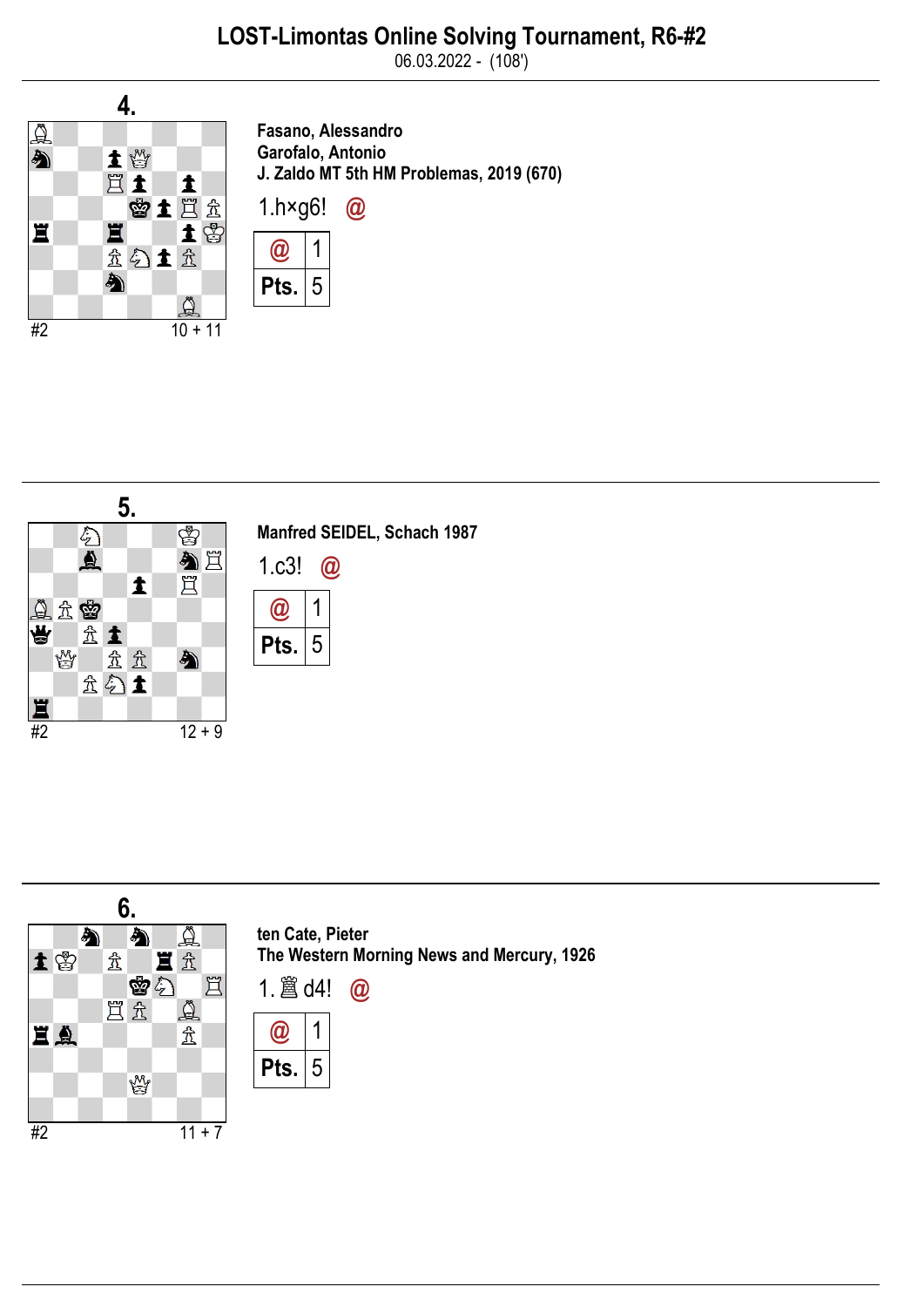

Куббель, Евгений Иванович Good Companions (February) 2nd HM Good Companions (February), 1916 1.  $\hat{\triangle}$  e4  $\omega$ 







Shire, David J. British Chess Magazine, 2018

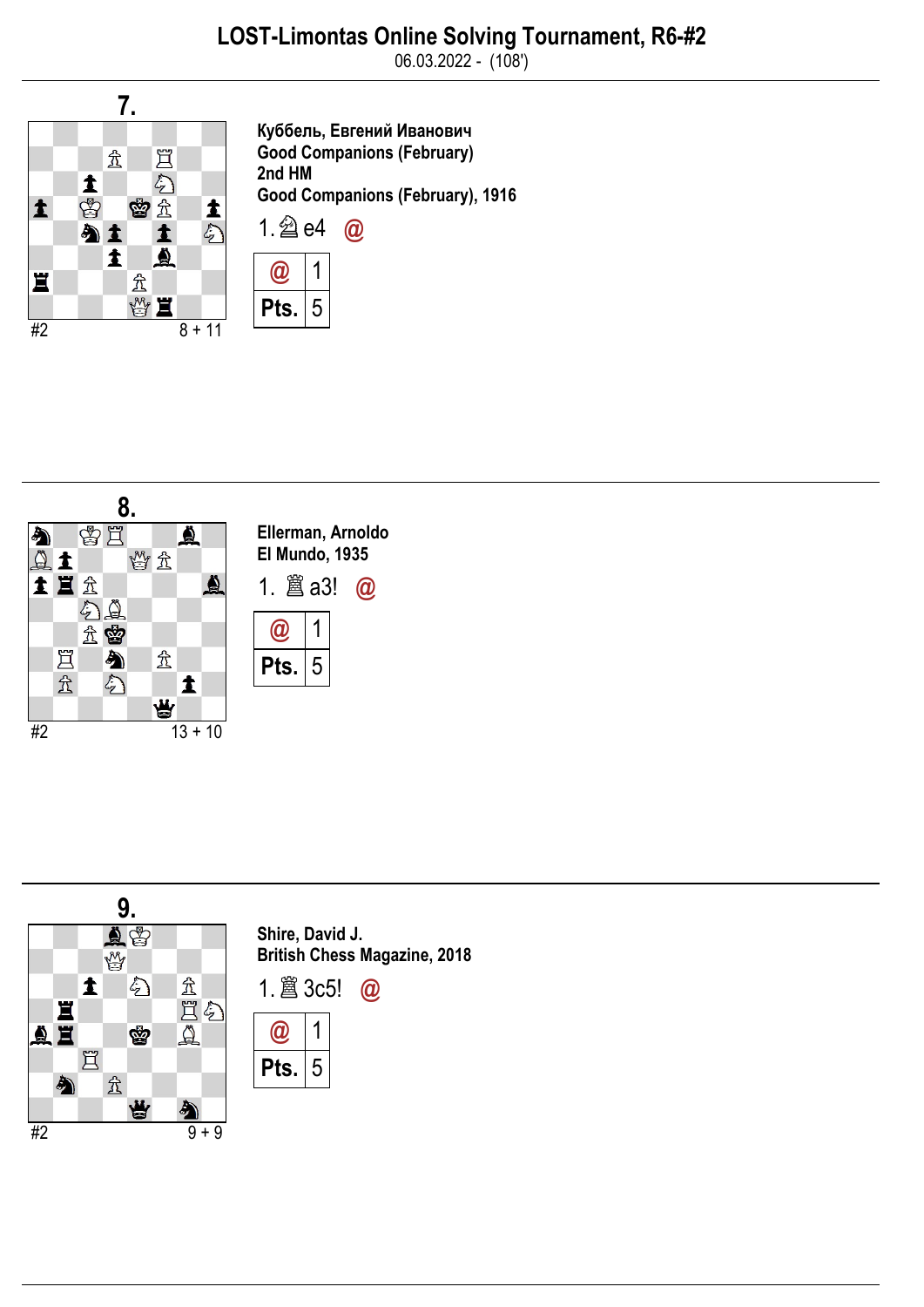

van der Ven, A. M. A. The Brisbane Courier Comm. The Brisbane Courier, 1925 1. $Q_{.}$ g8!  $Q_{.}$ @ 1

Pts.

5



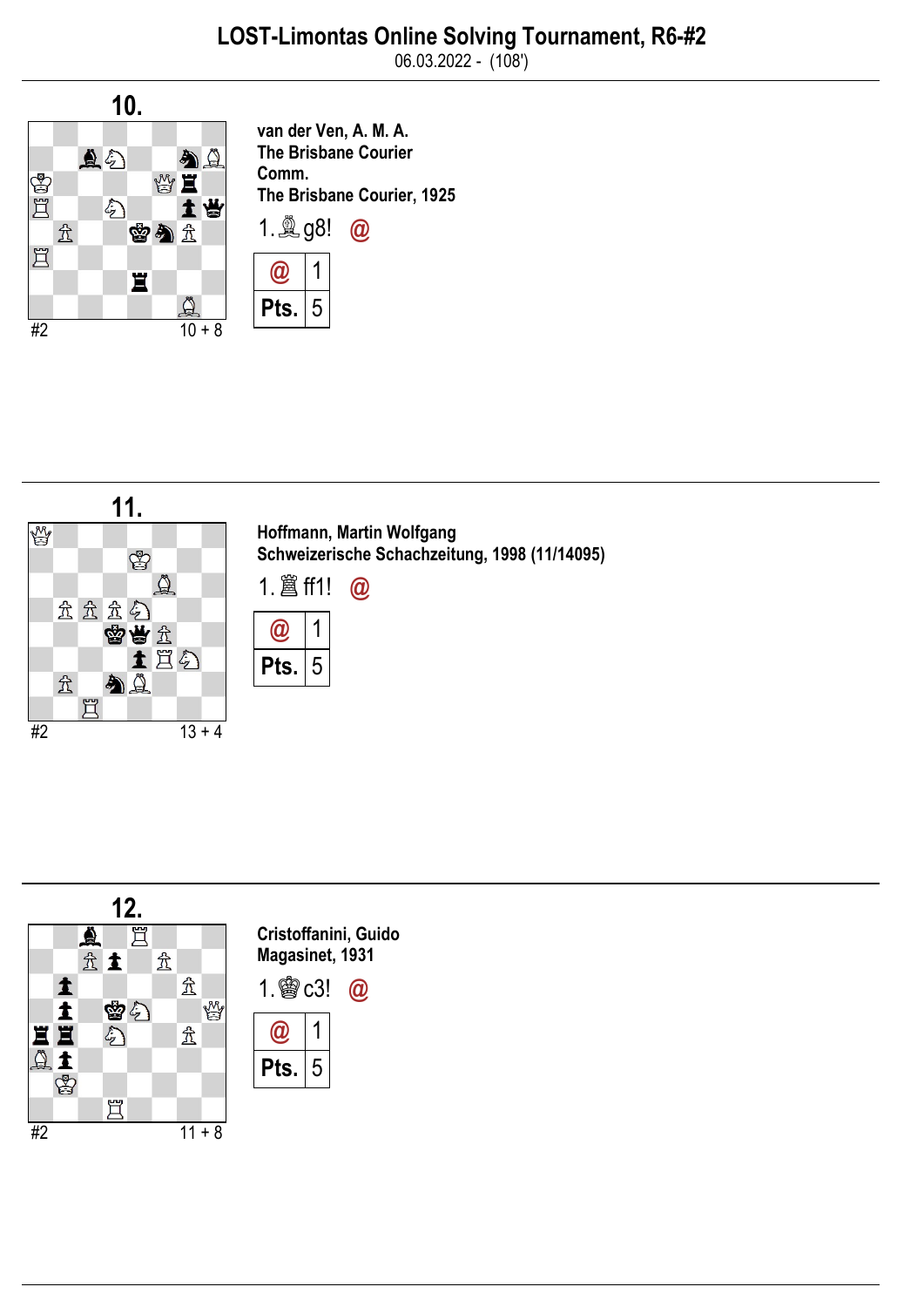





Дячук, Василь Васильович U.S. Problem Bulletin U.S. Problem Bulletin, 1997

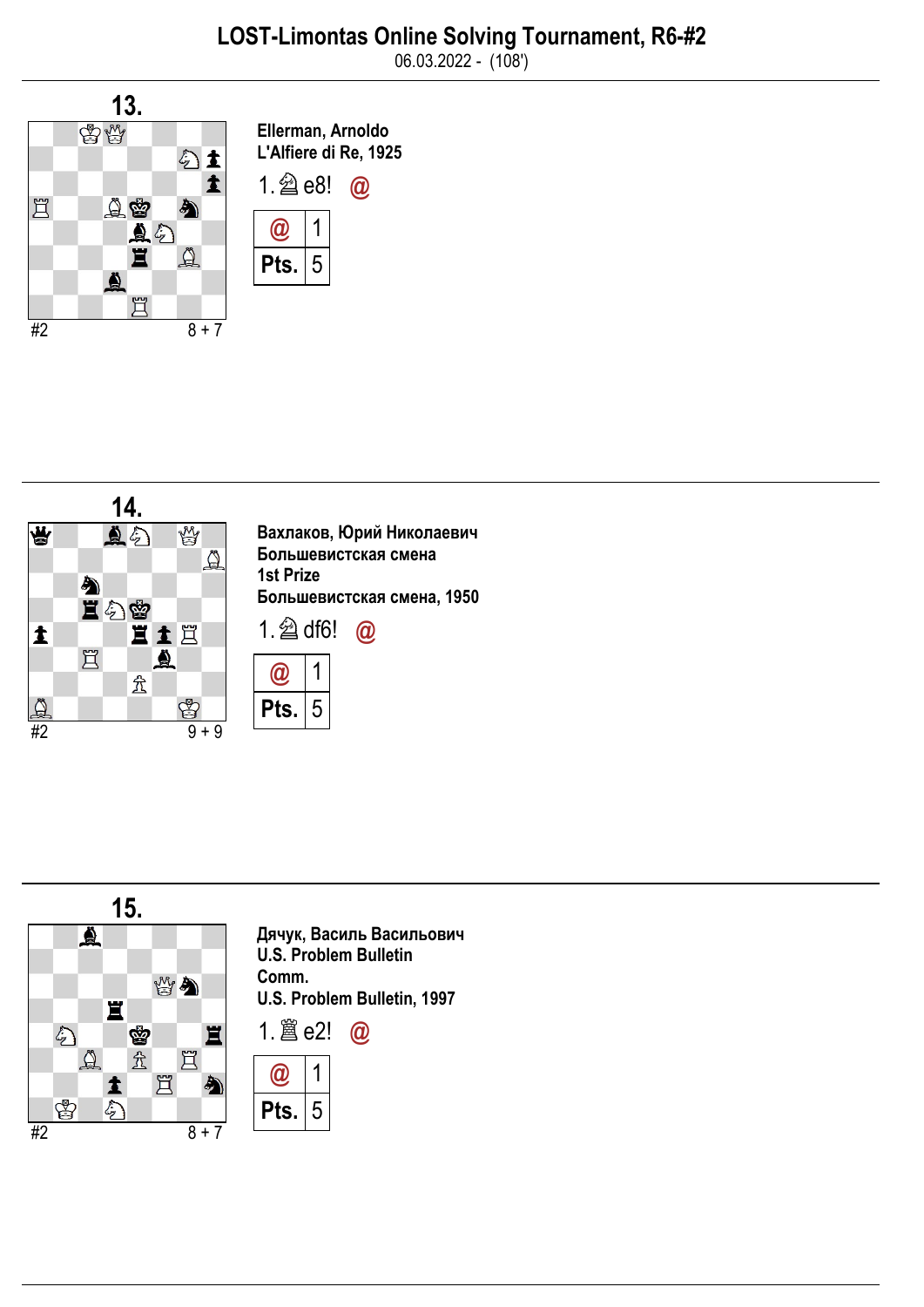

Pape, Edouard Good Companion Folder, 1917





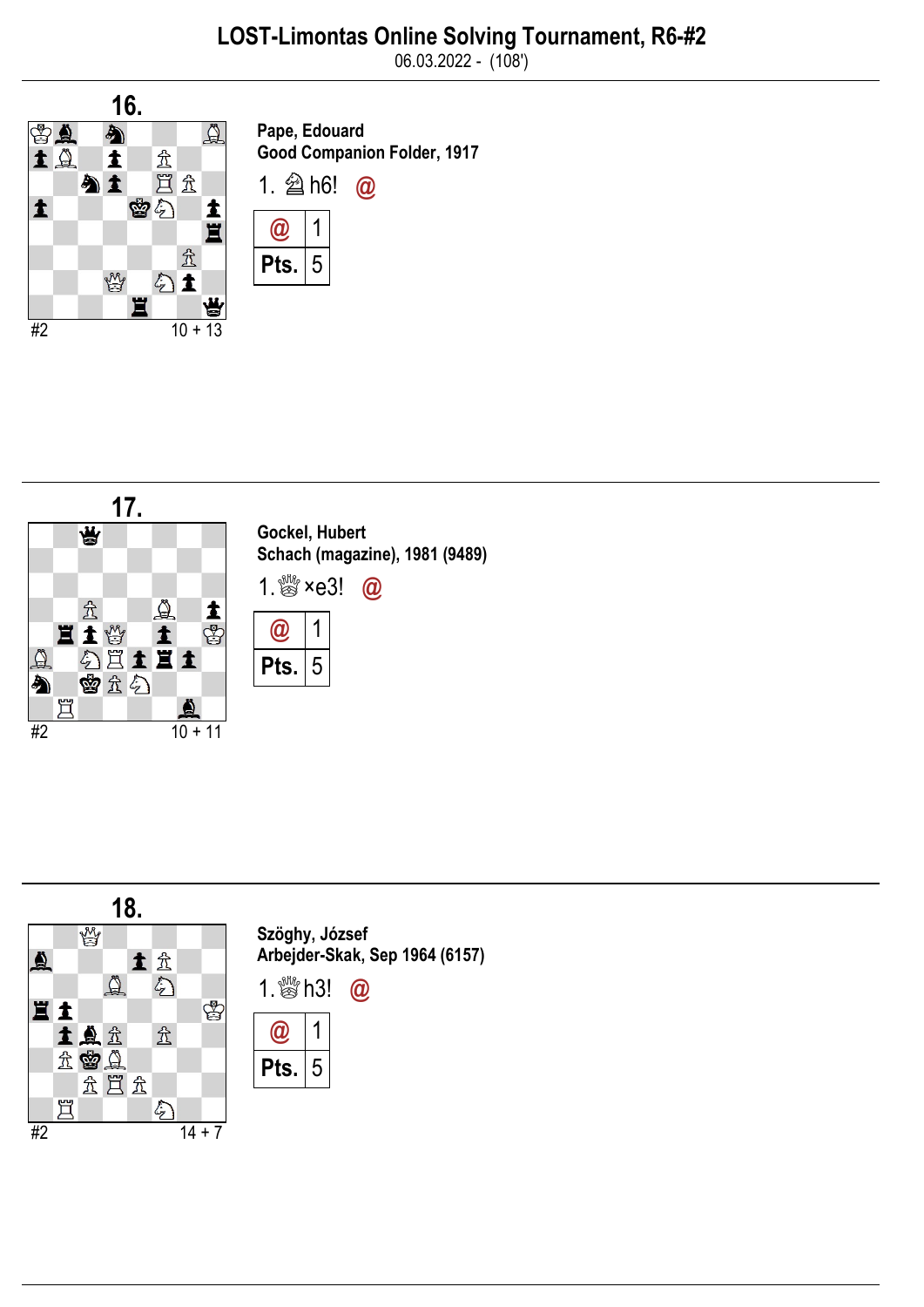

Дячук, Василь Васильович Neue Zürcher Zeitung, 2000-2001 1st HM Neue Zürcher Zeitung, 24 Aug 2001 (4536)







Фёдоров, Антон Анатольевич Задачи и этюды Задачи и этюды, 2016 (68/5290)